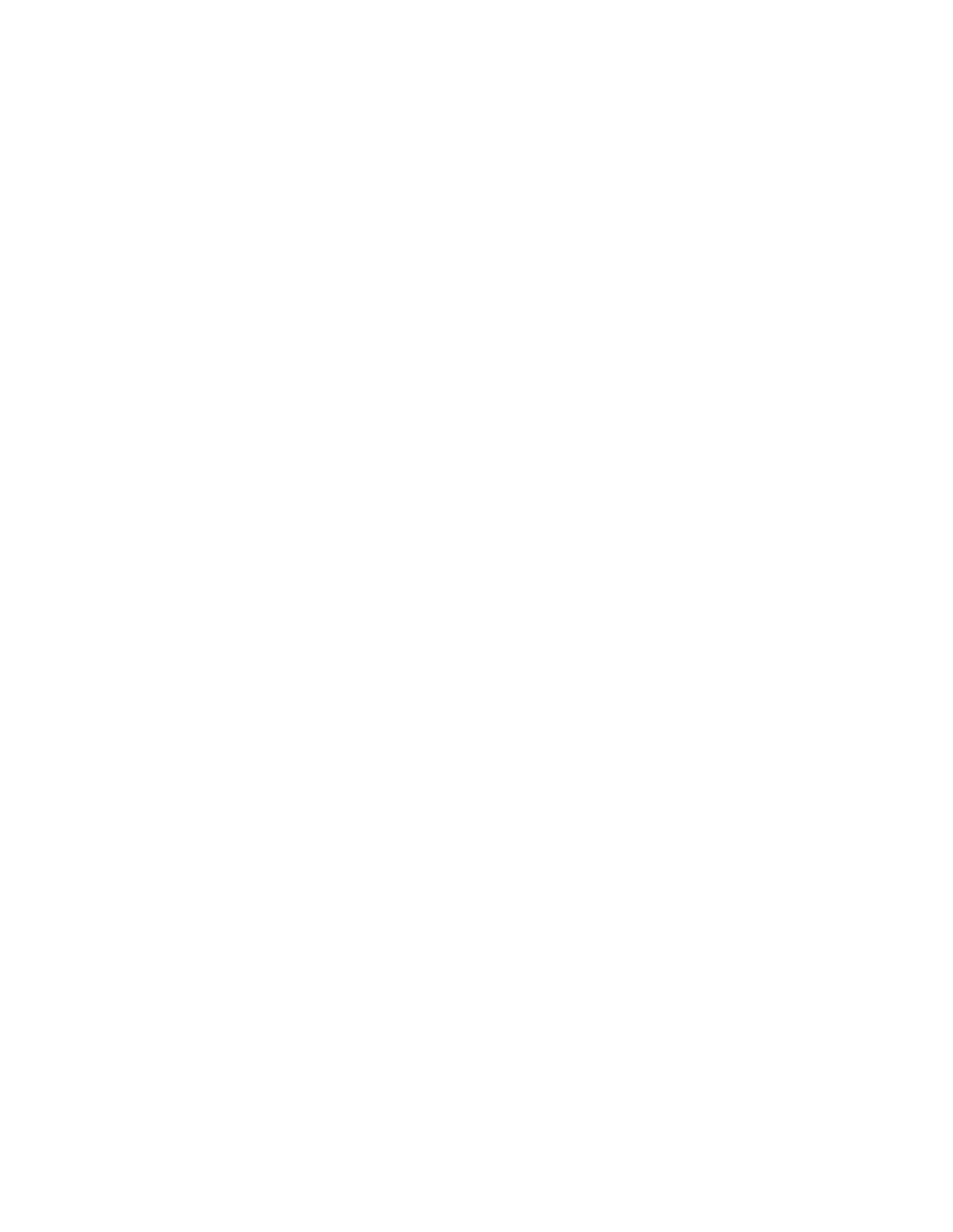Consider the  $\mathcal R$  classes  $(R_1, R_2, R_3 \text{ and } R_7)$  of the semigroup S

for 
$$
n = 3
$$
  
\n $R_1 = \{(12 -),(23 -),\},$   
\n $R_2 = \{(1 - 2), (2 - 3),\},$   
\n $R_3 = \{(-12), (-23),\}$  and  
\n $R_4 = \{(1 - -), (2 - -), (3 - -),$   
\n $R_5 = \{(-1 -), (-2 -), (-3 -),\},$   
\n $R_6 = \{(- - 1), (- - 2), (- - 3)\}, R_7 = \{(- - -)\}$ 

#### *D. IDENTITY DIFFERENCE PARTIAL-ORDER*

*PRESERVING TRANSFORMATION SEMIGROUP*   $R_1 = \{(112), (223)\}, R_2 = \{(122), (233)\},$  $R_3 = \{(12 -),(23 -)\}, R_4 = \{(-12),(-23)\},\$  $R_5 = \{(1-2), (2-3)\}, R_6 = \{(111), (222), (333)\},$  $R_7 = \{(11 - )$ ,  $(22 - )$ ,  $(33 - )\}$ ,  $R_8 = \{(-11), (-22), (-33)\},\$  $R<sub>9</sub> = \{(1-1), (2-2), (3-3)\},\$  $R_{10} = \{(1 - -), (2 - -), (3 - -)\},\$  $R_{11} = \{(-1 -), (-2 -), (-3 -)\},\$  $R_{12} = {(- - 1), (- - 2), (- - 3)} R_{13} = {(- - -)}$ 

are the elements of  $IDPO<sub>3</sub>$  in their respective  $R$  classes.  $R_6, R_7, \ldots, R_{13}$  Contains the elements with the identity, constant and empty maps. After some mathematical operations we obtain the generating set by picking an element randomly from each  $R$  classes

 $(R_1, R_2, \ldots, R_5)$ . Generally, the minimum generating set A for *S* is of the sequence 5,17,49,129, . . .  $\forall n \ge 3$ ,  $R_1, R_2$ ,  $R_3, R_4, \ldots, R_{13} \in \mathcal{R}.$ 

### IV. THE RANKS OF IDENTITY DIFFERENCE TRANSFORMATION SEMIGROUP

In this section we shall give the theoretical and combinatorial proves for the ranks of  $IDT_n$ ,  $IDO_n$ ,  $IDI_n$ ,  $IDPOI_n$  and  $IDPO_n$ respectively.

### *A. RANK OF IDENTITY DIFFERENCE FULL*

*TRANSFORMATION SEMIGROUP* 

### **THEOREM 1**

Let  $\alpha \in S$  and  $R(S)$  denote the rank of S.  $\alpha \in R(S)$  iff  $\alpha \in A$ is the generating set of  $S$ . Proof

Let  $S$  be the identity difference transformation semigroup. Suppose  $(\alpha, \beta), (\alpha, b), (c, d), \ldots \in \mathbb{R}$  of S. Then  $(\alpha, b, d, \ldots) \in A$  if $(\alpha, b, d, \ldots) \setminus \mathcal{S}$ , (where  $\mathcal{S}$  is a constant map elements). Suppose also that the choice of picking  $\alpha, b, d, \ldots$  in  $(\alpha, \beta), (\alpha, b), (c, d), \ldots$  of S is done randomly, then the products  $(\alpha, b)$ ,  $(b, \alpha)$ ,  $(d, \alpha)$ , ... must generate the set of elements in S. Hence  $\{\alpha, b, d, ...\} \in A$ is the generating set for  $S$  since one element is selected at random from each  $R$  which excludes the  $R$  classes containing the constant or identity maps.

In contradiction, Since  $(\alpha, \beta)$ ,  $(a, b)$ ,  $(c, d)$ , . . .  $\in \mathbb{R}$  of S. If the choice of selecting the elements of A from different sets of R are random and  $(\alpha, \beta, a, b)$  are selected for A, then  $A \not\subseteq S$ . Hence,  $\vec{A}$  is not a generating set for  $\vec{S}$  since the choice of elements does not consider the above stated conditions. Thus,  $\alpha \in R(S)$  iff  $\alpha \in A$  and  $A \subseteq S$ .

### **THEOREM 2**

Let  $S = IDT_n$ . If  $|\mathcal{R}|$  be the order of  $\mathcal{R}$  in S. Then Rank (S) is  $(|\mathcal{R}| - 1) = 2^{(n-1)} - 1.$ 

Proof

Let  $uS, ... n + (n + 1)(2^n - 2)S$  be the set of right ideals in  $S \forall u \in S$ . If  $aS = bS = cS = \cdots nS$  ( $\forall a, b, c, \dots, n \in S$ ); then the elements in the set  $\{a, b, c, ..., n\}$  are in same  $\mathcal{R}$ .

Suppose  $a, b, c, ..., n$  are set of idempotent elements, then  $|im\varepsilon|$ =1 where  $\varepsilon$  is a constant map. Hence  $a, b, c, ..., n \varepsilon E(S)$ .

Let  $uS = vS = \dots 2(n-1)S$  be set of equal right ideals in S where  $\{p, q, ... 2(n - 1)\},\$ 

 $\{m, n, \ldots 2(n-1)\}, \ldots |\mathcal{R}| \setminus \mathcal{R}_c$  are different sets of  $\mathcal{R}$  in S. Then  $p, q, ..., 2(n - 1)$  (respectively  $m, n, ... 2(n - 1)$ ) are elements in the same  $\mathcal{R}$  where  $\mathcal{R}_c$  is a set of  $\mathcal R$  containing the constant map.

Suppose that  $|\mathcal{R}|$  in S contain the set  $\mathcal{R}_c$  such that  $\forall \alpha \in \mathcal{R}_c$  $S \alpha(X_1 \dots X_n) = i, i \ge 1$  is a constant map. Then the  $Rank(S) = Min\{|A|: A \subseteq S, =S\}$  is  $|\mathcal{R}| - |\mathcal{R}_c| =$  $|\mathcal{R}| - 1$ .

Without loss of generality, for  $n \geq 3$ ,

 $(aS = bS = \cdots = nS), (pS = qS = \cdots = 2(n-1), (mS =$  $nS = \dots = 2(n-1), \dots 2^{(n-1)}$  implying that there are  $2^{(n-1)}$  $\mathcal{R}$  in S.

Hence the  $Rank(S) = |\mathcal{R}| - 1 = 2^{(n-1)} - 1 =$  $3,7,15,31,63, ... \forall n \geq 3. \square$ See the table below;

| $n \geq 3$ | $Rank = ( \mathcal{R} -1)$ |
|------------|----------------------------|
|            | $=2^{(n-1)}-1$             |
| 3          | 3                          |
|            |                            |
| 5          | 15                         |
| б          | 31                         |
|            | 63                         |
| 8          | 127                        |
| q          | 255                        |
| 10         | 511                        |

### **THEOREM 3**

Let S be identity difference full transformation semigroup. The

 $Rank(S) = \frac{1}{s}$  $\frac{1}{2}\sum_{p=0}^{n}$   $\binom{n}{p}$  $\binom{n}{p} - \binom{n}{n} = 2^{(n-1)} - 1$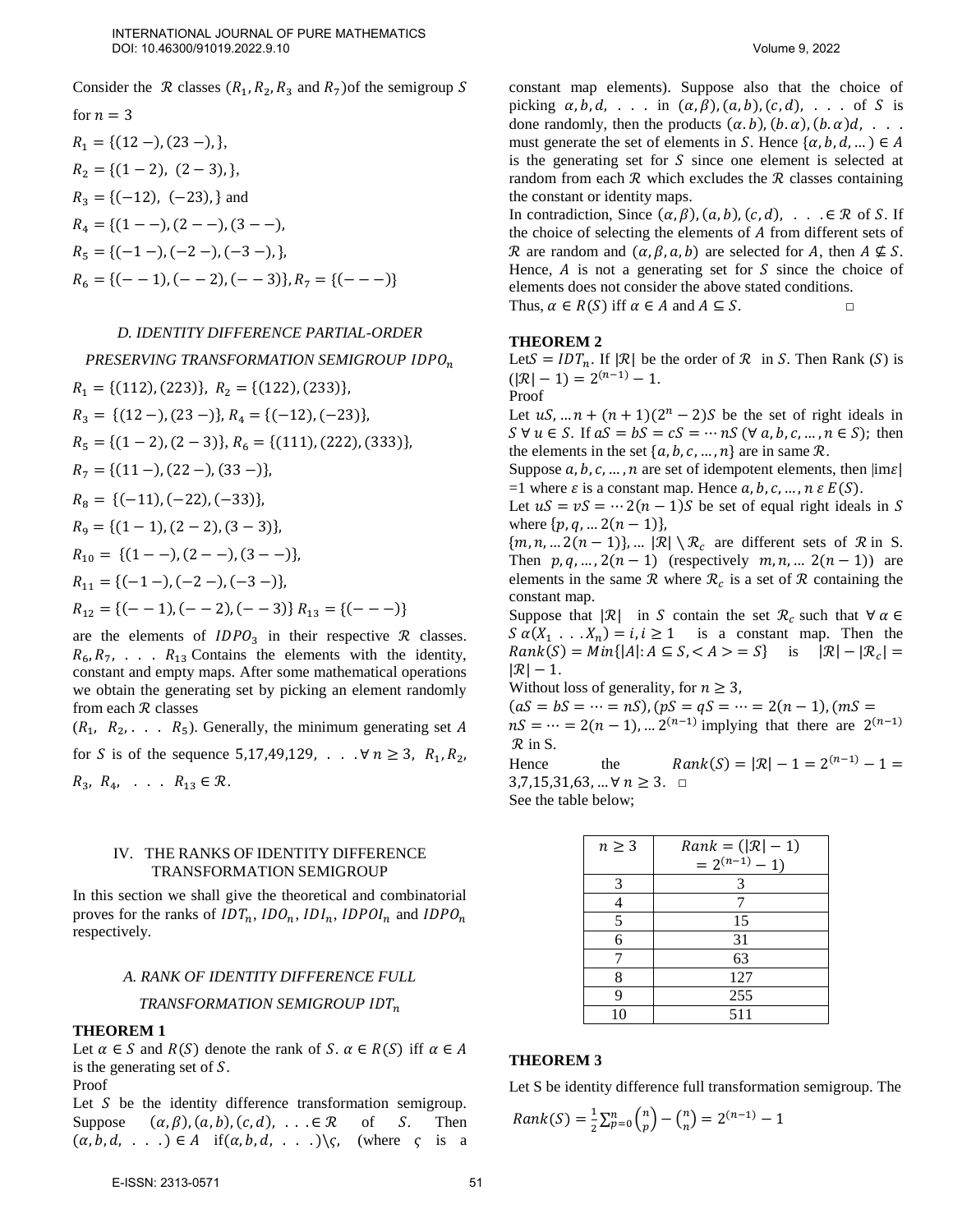Proof

Let 
$$
R(S) = \frac{1}{2} \sum_{P=0}^{n} {n \choose p} - {n \choose n}
$$

Implying that there are n ways P (respectively n) can be

represented since  $\binom{n}{n}$  ${n \choose p}$  and  ${n \choose n}$  $\binom{n}{n}$ .

Recall the identity

$$
\sum_{p=0}^{n} {n \choose p} = {n \choose 0} + {n \choose 1} + {n \choose 2} + {n \choose 3} + \dots + {n \choose n-2} + \dots + {n \choose n} =
$$
  
\n2<sup>n</sup>. So that,  
\n
$$
\frac{1}{2} \sum_{p=0}^{n} {n \choose p} = \sum_{p=0}^{n} \frac{1}{2} {n \choose p} = \frac{1}{2} \left[ {n \choose 0} + {n \choose 1} + {n \choose 2} + \dots + {n \choose n-2} + \dots + {n \choose n} \right] = \frac{1}{2} [2^n] = 2^{-1} \cdot 2^n = 2^{n-1}
$$
  
\nTherefore  $\frac{1}{2} \sum_{p=0}^{n} {n \choose p} - {n \choose n} = 2^{-1} \cdot 2^n - 2^0 = 2^{n-1} - 1$ .  
\nD  
\nB. RANK OF IDENTITY DIFFERENCE ORDER

# *PRESERVING TRANSFORMATION SEMIGROUP*

Following the same approach as in 4.1 above, we obtain that  $Rank(S) = (n-1)\forall n \geq 3.$ 

Lemma 1

Let S be  $IDT_n$  and  $IDO_n$ . If  $nR_{classes}$  is the number of set of  $R - classes$  in S. Then  $Rank(S)$  is defined by the rule  $(nR<sub>classes</sub> - 1).$ 

### **THEOREM 4**

Let  $S = IDO_n$ . If  $|\mathcal{R}|$  be the order of  $\mathcal{R}$  in S. Then Rank  $(S)$ is  $(|\mathcal{R}| - 1) = (n - 1)$  □

| Since $Rank(S) = (n - 1) \forall n \ge 3$ then, |  |  |
|-------------------------------------------------|--|--|
|-------------------------------------------------|--|--|

| $n \geq 3$ | $Rank = (n-1)$ |
|------------|----------------|
| 3          | 2              |
|            | 3              |
| 5          |                |
| 6          | 5              |
|            | 6              |
| 8          |                |
| q          | 8              |
| 10         |                |

□

### **THEOREM 5**

 $Rank(S) = {n-1 \choose n-2} = (n-1).$ 

Proof

The expression  $\binom{n-1}{n-2}$  is true that (n-1) can be represented in (n-2) ways and as such we have,

$$
\binom{n-1}{n-2} = \frac{(n-1)!}{[(n-1)-(n-2)]!(n-2)!} = \frac{(n-1)!}{(n-2)! \cdot 1!} = \frac{(n-1)!(n-2)!}{(n-1)!} = (n-1)
$$
  
Hence 
$$
\binom{n-1}{n-2} = (n-1) \qquad \Box
$$

# *C. RANK OF IDENTITY DIFFERENCE SYMMETRIC INVERSE TRANSFORMATION SEMIGROUP*

### **THEOREM 6**

Let  $IDI_n = S$  be the identity difference symmetric inverse transformation semigroup. If  $|\mathcal{R}|$  be the order of the set of Rclasses in S then  $Rank(S) = (|\mathcal{R}| - (n + 1)) = (n - 1) +$ 

 $\sum_{i=1}^{n-2}(i)$ 

Proof

Let  $\alpha_1 S, \alpha_2 S, \dots \alpha_{n+1+n^2(n-1)} S$  be the right ideals of  $S \forall \alpha_1, \alpha_2, \dots \alpha_{(n+1)+n^2(n-1)} \in S \forall n \geq 3.$ Where  $\alpha_1 = (\begin{pmatrix} x_1 & x_2 \ i & i+1 \end{pmatrix}, \alpha_2 = \begin{pmatrix} x_1 & x_2 \ i+1 & i \end{pmatrix}, \alpha_3 =$ 

where

\n
$$
u_1 = (x_{i+1} \ldots x_n), u_2 = (x_{i+1} \ldots x_n) \ldots u_3
$$
\n
$$
\binom{x_1 x_2 \ldots x_n}{-i \ldots i+1}, \alpha_4 = \binom{x_1 x_2 \ldots x_n}{i \ldots i}, \ldots \alpha_{t-1} = \binom{x_1 \ldots x_{n-1} x_n}{i \ldots i+1}, \alpha_t = \binom{x_1 \ldots x_{n-1} x_n}{i \ldots i+1}
$$

Observe that, for all elements from  $\alpha_{1,\dots,\alpha_{t}} \in S$  there are precisely two point of maps from the domain to the codomain and every other point in each element are empty. As such,  $\{\alpha_1, \alpha_2, \dots\} \in S, \{\alpha_3, \alpha_4, \dots\} \in S, \dots, \{\alpha_{t-1}, \alpha_t \dots\} \in S \text{ since, }$  $\alpha_1 S = \alpha_2 S = \cdots$ ,  $\alpha_3 S = \alpha_4 S = \cdots$ ,  $\alpha_{t-1} S = \alpha_t S = \cdots$ . Similarly. Let  $\beta_1, \beta_2, ..., \beta_t \in S$  such that,  $\beta_1 = {x_1 x_2 ... x_n \choose i}$ ,  $\beta_2 =$ 

$$
\begin{aligned}\n\left(\begin{array}{c}\nx_1 & x_2 & \dots & x_n \\
i_{+1} & - & \dots & -\n\end{array}\right) & \dots, \beta_{t-1}\left(\begin{array}{c}\nx_1 & \dots & x_{n-1} & x_n \\
\dots & \dots & \dots & \dots \\
i_{+1} & \dots & \dots & \dots\n\end{array}\right), & \dots \\
\beta_t\left(\begin{array}{c}\nx_1 & \dots & x_{n-1} & x_n \\
\dots & \dots & \dots & \dots \\
i_{-1} & \dots & \dots & \dots\n\end{array}\right) & \dots \\
\beta_1 S & = \beta_2 S \dots, \beta_{t-1} S = \n\end{aligned}
$$

 $\beta_t S$  …, then  $\{\beta_1 \beta_2 ...\} \in \mathcal{R}$  …  $\{\beta_{t-1}, \beta_t ...\} \in \mathcal{R}$  in S.

Recall that in S, there exist the empty map  $\xi$  such that,  $\xi(x_1, x_2 \dots x_n) = \xi$ , that is  $\xi(x_1) = \xi, \xi(x_2) = \xi, \dots, \xi(x_n) = \xi$  $\xi$ . Hence  $\{\xi\}$  is a set in  $\mathcal{R}$ Therefore,  $|\mathcal{R}| =$ 

 $(\{\alpha_1, \alpha_2, ..., \alpha_{2(n-1)}\}, \{\alpha_3, \alpha_4, ..., \alpha_{2(n-1)}\}, ..., \{\alpha_{t-1}, \alpha_t, ..., \alpha_{2(n-1)}\})$ , ...  $\{\beta_1, \beta_2, ..., \beta_n\}$ , ...  $\{\beta_{t-1}, \beta_{t1} ..., \beta_n\}$ , ...,  $\xi$ , Since by definition, Rank  $(S)=Min\{|A|: A \subseteq S, < A > = S\}$ , observe that the generating set is obtained by picking an element from each set of  $\mathcal R$  (say  $\alpha_1, \alpha_4, \alpha_6, \alpha_t, \ldots, \alpha_{(n-1)+\sum_{p=1}^{n-2} p} = A$ ) whose element must contain precisely two points of mappings and every other points empty map. Also, the choice of picking the elements of A is of high importance since  $\lt A \gt \lt = S$ .

Without loss of generality, in  $\mathcal{R}(S)$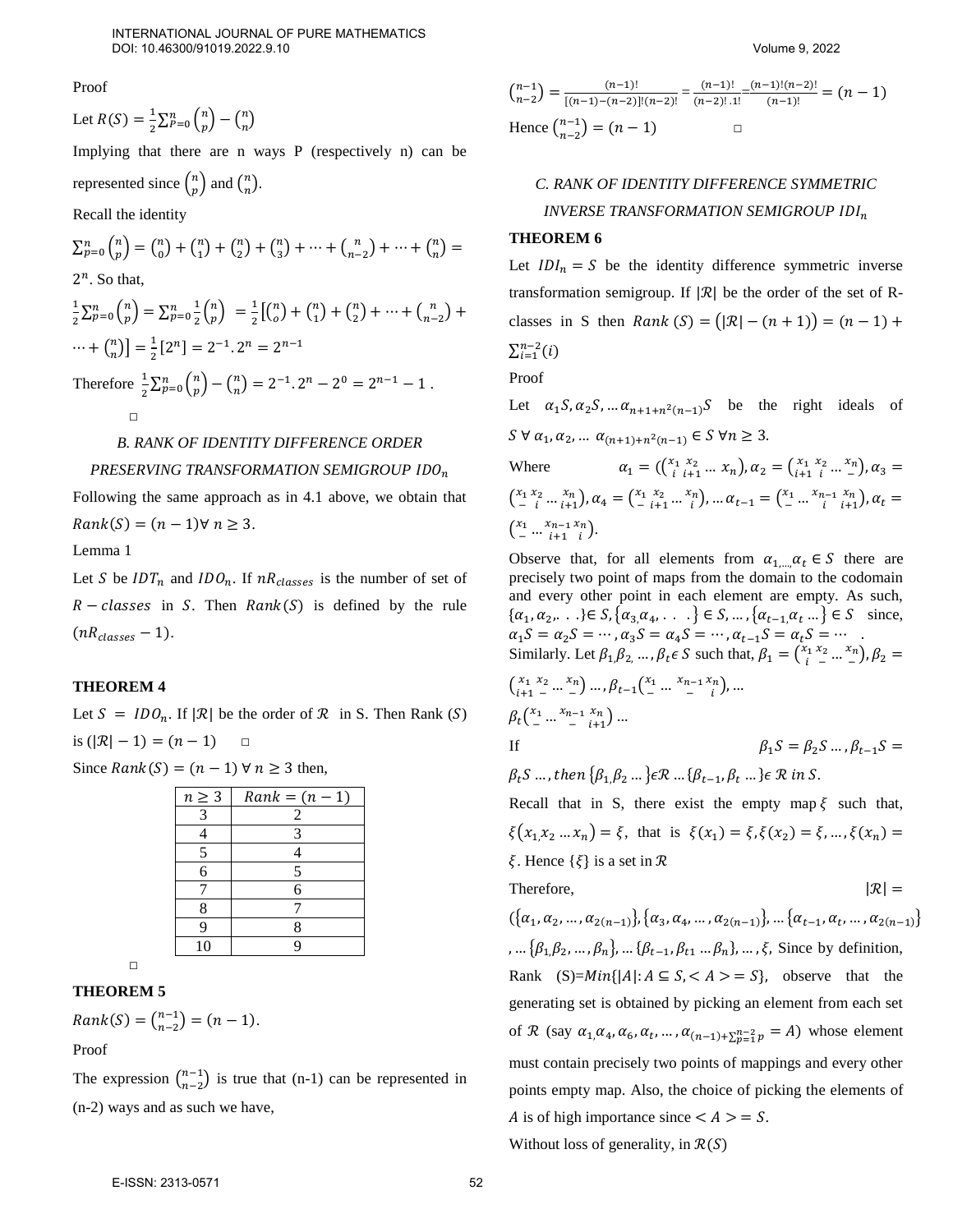$|\mathcal{R}_1|$  =  $\left[\{\alpha_1, \alpha_2, \ldots \alpha_{2(n-1)}\}, \{\alpha_3, \alpha_4, \ldots, \alpha_{2(n-1)}\}, \ldots \{\alpha_{t-1}, \alpha_t, \ldots \alpha_{2(n-1)}\}\ldots\right]$  = theorem 6).  $(n-1) + \sum_{i=1}^{n-2} (i)$  cases  $|\mathcal{R}_2| = [\{\beta_1, \beta_2, ..., \beta_n\}, \{\beta_{t-1}, \beta_t, ..., \beta_n\}] = n$  number of cases  $|\mathcal{R}_3| = {\xi} = 1$  case.

As such the Rank(S)=  $[|R| - (n + 1)] = (n - 1) + \sum_{i=1}^{n-2} (i)$ See the table below,

| $n \geq 3$     | $ \mathcal{R} $ | $n-2$<br>$Rank(S) = (n-1) + \sum_{n=1}^{n}$<br>$\iota$<br>$\overline{i=1}$ |
|----------------|-----------------|----------------------------------------------------------------------------|
| 3              | 7               | 3                                                                          |
| $\overline{4}$ | 11              | 6                                                                          |
| 5              | 16              | 10                                                                         |
| 6              | 22              | 15                                                                         |
| 7              | 29              | 21                                                                         |
| 8              | 37              | 28                                                                         |
| 9              | 46              | 36                                                                         |
| 10             | 56              | 45                                                                         |

### **THEOREM 7**

$$
Rank(S) = \binom{n-1}{n-2} + \sum_{(i=1)}^{(n-2)} \binom{i}{i-1}
$$

Proof

$$
= \frac{(n-1)!}{[(n-1)-(n-2)]!(n-2)} + \sum_{i=1}^{(n-2)} \left[\frac{i!}{[i-(i-1)]!(i-1)!}\right] = \frac{(n-1)!}{(n-2)!} + \sum_{i=1}^{n-2} \left(\frac{i!}{(i-1)!}\right) = \frac{(n-1)(n-2)!}{(n-2)!} + \sum_{i=1}^{n-2} \left(\frac{i(i-1)!}{(i-1)!}\right)
$$
  
=  $(n-1) + \sum_{i=1}^{n-2} (i)$ . Therefore, *Rank(S) = (n-1) +*  

$$
\sum_{i=1}^{n-2} (i)
$$

# *D. RANK OF IDENTITY DIFFERENCE PARTIAL ORDER SYMETRIC INVERSE TRANSFORMATION SEMIGROUP*

 $IDPOI_n$ 

### **THEOREM 8**

Let  $S = IDPOI_n$ . Then

$$
Rank(S) = {n-1 \choose n-2} + \sum_{i=1}^{(n-2)} {i \choose i-1} = (n-1) + \sum_{i=1}^{n-2} (i)
$$

# **THEOREM 9**

Let  $IDPOI_n = S$ . If  $|\mathcal{R}_c|$  be the order of the set of R-classes in S then

Rank  $(S) = (|\mathcal{R}| - (n+1)) = (n-1) + \sum_{i=1}^{n-2} (i)$  (See

# *E. RANK OF IDENTITY DIFFERENCE PARTIAL ORDER PRESERVING TRANSFORMATION SEMIGROUP .*

## **THEOREM 10**

Let 
$$
S = IDPO_n
$$
. Then  $Rank(S) = \left[\frac{1}{2}\sum_{p=0}^{n} {n \choose p}\right] {n-2 \choose n-3} + {n \choose n} = 2^{n-1}(n-2) + 1$   
\nProof  
\n $Rank(S) = \left[\frac{1}{2}\sum_{p=0}^{n} {n \choose p}\right] {n-2 \choose n-3} + {n \choose n} = \frac{1}{2} \left[{n \choose o} + {n \choose 1} + {n \choose 2} + {n \choose n-2} + \cdots + {n \choose n-2} + \cdots + {n \choose n}\right]$   
\n $\left(\frac{(n-2)!}{[(n-2)-(n-3)]((n-3)!)}\right) + \left[\frac{n!}{(n-1)!n!}\right] = \frac{1}{2} \left[{n \choose o} + {n \choose 1} + {n \choose 2} + \cdots + {n \choose n-2} + \cdots + {n \choose n}\right] \left(\frac{(n-2)(n-3)!}{(n-3)!}\right) + 1$   
\n $= \frac{1}{2} \cdot 2^n (n-2) + 1 = 2^{n-1} (n-2) + 1.$   
\nTherefore,  $Rank(S) = \left[\frac{1}{2}\sum_{p=0}^{n} {n \choose p}\right] {n-2 \choose n-3} + {n \choose n} = 2^{n-1} (n-2) + 1.$ 

# **THEOREM 11**

Let  $IDPO_n = S$  be the identity difference partial order preserving transformation semigroup.

Rank(S) = 
$$
|\mathcal{R}| - 2^n = (n-2)2^{(n-1)} + 1
$$
.  
Proof

Let  $\alpha_1 S, ... \alpha_{2^n + (2^{n-1})(n^2 - n)} S$  (where  $|S| = 2^n +$  $(2^{n-1})(n^2 - n)$ , and  $\alpha_1, \alpha_2, ..., \alpha_{2^{n}+(2^{n-1})(n^2-n)}$  are arbitrary elements of S. Suppose there are  $n \cdot 2^{(n-1)} + 1$  set of R in  $S \forall n \geq 3$ , then the sets must contain the partial identity maps say  $\alpha_1 = {^{[X_1, X_2]}$  $\binom{X_2}{i}$  ...  $\binom{X_n}{i}$ ,  $\alpha_2 = \binom{\{X_1, X_2\}}{i+1}$  ...  $\binom{X_n}{i}$ , ...  $\alpha_n =$  $\binom{\{X_1 X_n \dots X_n\}}{n}$ , the identity maps say  $\beta_1 =$  $\binom{\{x_{1...}x_n\}}{i}...\beta_n\binom{\{X_1,...X_n\}}{n}$  and the empty map  $\xi=1$  $\binom{\{x_1...x_n\}}{n}$  $(-\Delta^{m} S)$  where { $\alpha_1, \alpha_2, ... \alpha_n$ }, { $\beta_1, \beta_2, ..., \beta_n$ }, ..., {ξ} ∈ R. Let  $|\emptyset|$  be the order of the set of  $\mathcal R$  containing the (partial) identity and the empty map elements, then by combinatorial analysis,  $|\emptyset| = 2^n$ .

Since in S, the  $|\mathcal{R}| = n \cdot 2^{(n-1)} + 1$  and  $|\emptyset| = 2^n$ . Then